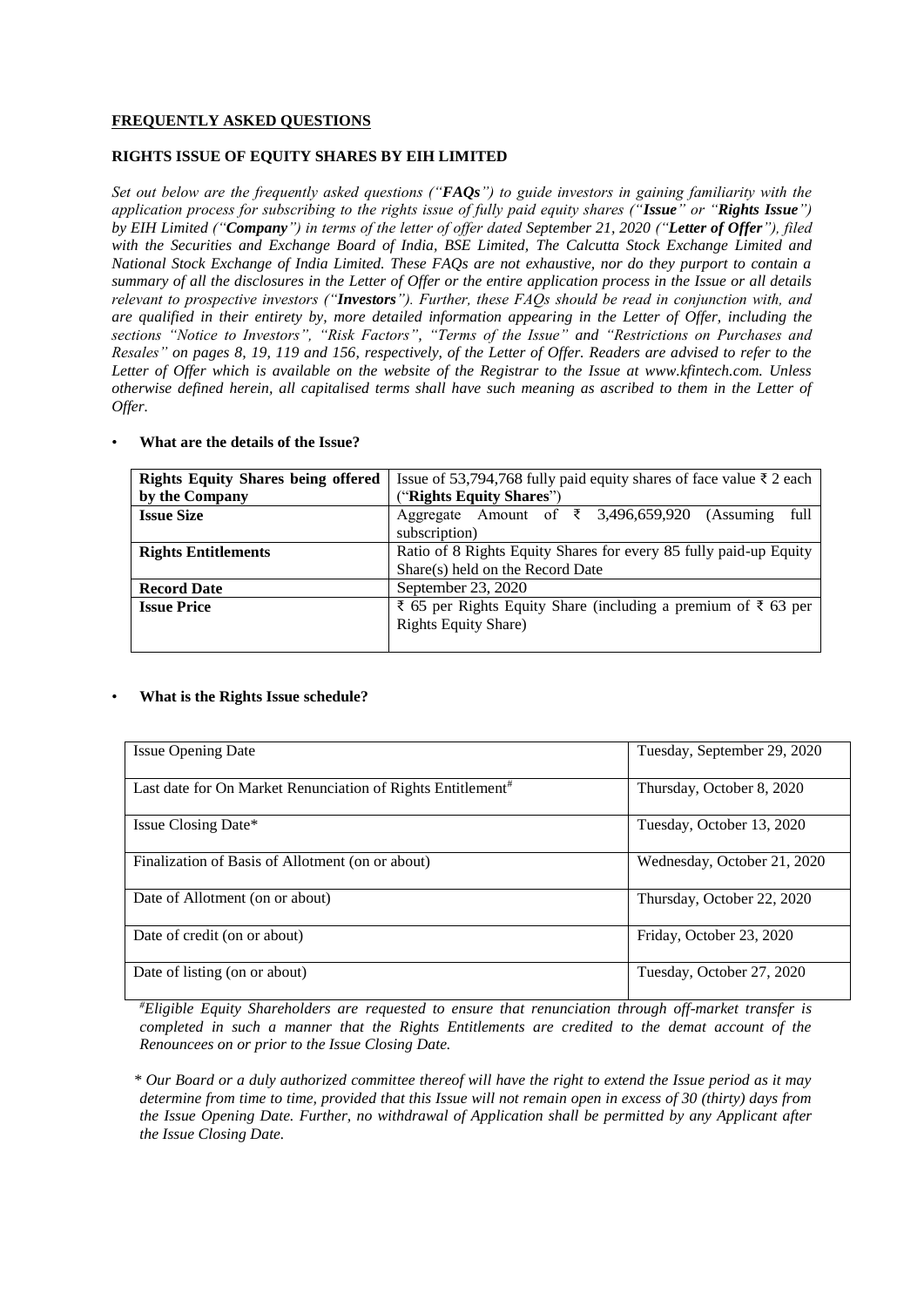Please note that if Eligible Equity Shareholders holding Equity Shares in physical form as on Record Date, have not provided the details of their demat accounts to our Company or to the Registrar, they are required to provide their demat account details to our Company or the Registrar not later than two Working Days prior to the Issue Closing Date to enable the credit of the Rights Entitlements by way of transfer from the demat suspense escrow account to their respective demat accounts at least one day before the Issue Closing Date. Further, in accordance with the SEBI Rights Issue Circulars, (a) the Eligible Equity Shareholders who hold Equity Shares in physical form as on Record Date; or (b) the Eligible Equity Shareholders who hold Equity Shares in physical form as on Record Date and who have not furnished the details of their demat account to the Registrar or our Company at least two Working Days prior to the Issue Closing Date, desirous of subscribing to Rights Equity Shares may also apply in this Issue during the Issue Period. For details, see "Terms of the Issue" on page 119 of the Letter of Offer.

## • **What is the Rights Entitlement Ratio?**

The Rights Equity Shares are being offered on a rights basis to the Eligible Equity Shareholders in the ratio of 8 Rights Equity Shares for every 85 fully paid-up Equity Shares held on the Record Date.

## • **What is the amount to be paid at the time of submitting the Application Form?**

Amount payable at the time of Application is  $\bar{\tau}$  65 per Rights Equity Share.

## • **What are Rights Entitlements?**

Rights Entitlement are the number of Rights Equity Shares that an Eligible Equity Shareholder is entitled to in proportion to the number of Equity Shares held by such Eligible Equity Shareholder on the Record Date, in this case being 8 rights for every 85 Equity Shares held by an Eligible Equity Shareholder.

Pursuant to the provisions of the SEBI ICDR Regulations and the SEBI Rights Issue Circulars, the Rights Entitlements shall be credited in dematerialized form in respective demat accounts of the Eligible Equity Shareholders before the Issue Opening Date. Due to COVID-2019 pandemic, in accordance with the SEBI Rights Issue Circulars, physical shareholders who have not been able to open a demat account or are unable to communicate their demat details to the Company or the Registrar, will not be eligible to renounce their Rights Entitlements

Eligible Equity Shareholders whose names appear as a beneficial owner as per the list to be furnished by the Depositories in respect of the Equity Shares held in dematerialized form or appear in the register of members as a Shareholder of our Company in respect of the Equity Shares held in physical form as on the Record Date, i.e., September 23, 2020, are entitled to the number of Rights Entitlements as set out in their respective Rights Entitlement Letter.

The Registrar has sent the Rights Entitlement Letter along with the Abridged Letter of Offer, Application Form and email disclaimer to all Eligible Equity Shareholders, through email, which contain details of their Rights Entitlements based on the shareholding as on the Record Date.

In the event that e-mail addresses of the Eligible Equity Shareholders are not available with the Company or the Eligible Shareholders have not provided valid e-mail addresses to the Company, our Company will dispatch the Letter of Offer, Abridged Letter of Offer, Application Form and other applicable Issue materials by way of physical delivery as per the applicable laws to those Eligible Equity Shareholders who have provided their Indian address.

Further, the Eligible Equity Shareholders can also obtain the details of their Rights Entitlements from the website of the Registrar ([https://rights.kfintech.com](https://rights.kfintech.com/)) by entering their DP ID, Client ID / Folio No. and PAN.

## • **How can an Eligible Equity Shareholder access the details of his respective Rights Entitlement?**

Rights Entitlements shall be credited to the respective demat accounts of Eligible Equity Shareholders before the Issue Opening Date only in dematerialised form. Eligible Equity Shareholders can also obtain the details of their respective Rights Entitlements from the website of the Registrar (*i.e.*, www.kfintech.com) by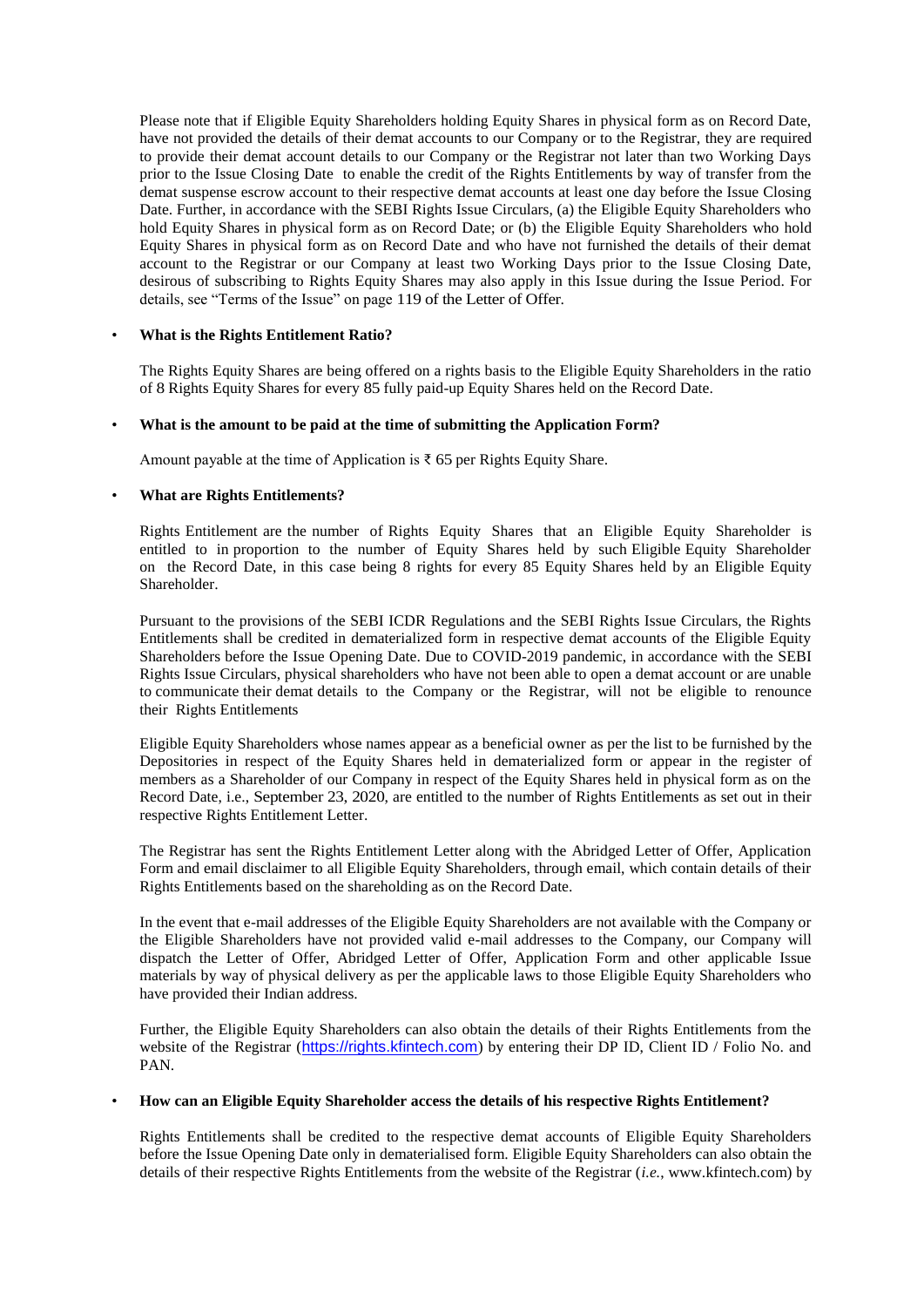entering their DP ID and Client ID or Folio Number (in case of Eligible Equity Shareholders holding Equity Shares in physical form) and PAN. The link for the same shall also be available on the website of our Company (i.e., www.eihltd.com).

## • **What are fractional entitlements? What will be the entitlement if a shareholder holds less than 85 shares?**

The Rights Equity Shares are being offered on a rights basis to Eligible Equity Shareholders in the ratio of 8 Rights Equity Shares for every 85 fully paid-up Equity Shares held as on the Record Date. As per SEBI Rights Issue Circulars, the fractional entitlements are to be ignored. Accordingly, if the shareholding of any of the Eligible Equity Shareholders is less than 85 fully paid-up Equity Shares or is not in the multiple of 85 fully paid-up Equity Shares, the fractional entitlements of such Eligible Equity Shareholders shall be ignored by rounding down of their Rights Entitlements. However, the Eligible Equity Shareholders whose fractional entitlements are being ignored, will be given preferential consideration for the Allotment of one additional Rights Equity Share if they apply for additional Rights Equity Shares over and above their Rights Entitlements, if any, subject to availability of Rights Equity Shares in this Issue post allocation towards Rights Entitlements applied for.

For example, if an Eligible Equity Shareholder holds 11 fully paid-up Equity Shares, such Equity Shareholder will be entitled to one Rights Equity Share and will also be given a preferential consideration for the Allotment of one additional Rights Equity Share if such Eligible Equity Shareholder has applied for additional Rights Equity Shares, over and above his/her Rights Entitlements, subject to availability of Rights Equity Shares in this Issue post allocation towards Rights Entitlements applied for.

Further, the Eligible Equity Shareholders holding less than 11 Equity Shares shall have 'zero' entitlement for the Rights Equity Shares. Such Eligible Equity Shareholders are entitled to apply for additional Rights Equity Shares and will be given preference in the Allotment of one Rights Equity Share, if such Eligible Equity Shareholders apply for additional Rights Equity Shares, subject to availability of Rights Equity Shares in this Issue post allocation towards Rights Entitlements applied for. However, they cannot renounce the same in favour of third parties.

#### • **When will Credit of Rights Entitlements in the demat accounts happen?**

Pursuant to the provisions of the SEBI ICDR Regulations SEBI Circular SEBI/HO/CFD/DIL2/CIR/P/2020/13 dated January 22, 2020, the Rights Entitlements shall be credited in dematerialized form in respective demat accounts of the Eligible Equity Shareholders before the Issue Opening Date.

In this connection, the Company has made necessary arrangements with NSDL and CDSL for credit of the Rights Entitlements in dematerialized form in the demat accounts of the Eligible Equity Shareholders. The ISIN of the Rights Entitlements is INE230A20015. The said ISIN shall remain frozen till the Issue Opening Date. The said ISIN shall be suspended by Depositories for transfer from the Issue Closing Date.

The Eligible Equity Shareholders holding the Equity Shares in the physical form as on Record Date ("**Physical Shareholders**") who have not provided the details of their demat accounts to the Company or to the Registrar, they are requested to furnish the details of their demat account to the Registrar not later than two working days prior to the Issue Closing Date to enable the credit of their Rights Entitlements in their demat accounts at least one day before the Issue Closing Date.

## • **What is the process for Renunciation of Rights Entitlements?**

This Issue includes a right exercisable by Eligible Equity Shareholders to renounce the Rights Entitlements credited to their respective demat account either in full or in part. The renouncement of Rights Entitlements credited in your demat account can be made either by sale of such Rights Entitlements, using the secondary market platform of the Stock Exchanges ("**On Market Renunciation**") or b) through off market transfer ("**Off Market Renunciation**"). For more details, see "*Terms of the Issue – Procedure for Renunciation of Rights Entitlements*" on page 133 of the Letter of Offer. The renunciation from non-resident Eligible Equity Shareholder(s) to resident Indian(s) and *vice versa* shall be subject to provisions of FEMA Rules and other circulars, directions, or guidelines issued by RBI or the Ministry of Finance from time to time. However, the facility of renunciation shall not be available to or operate in favour of an Eligible Equity Shareholders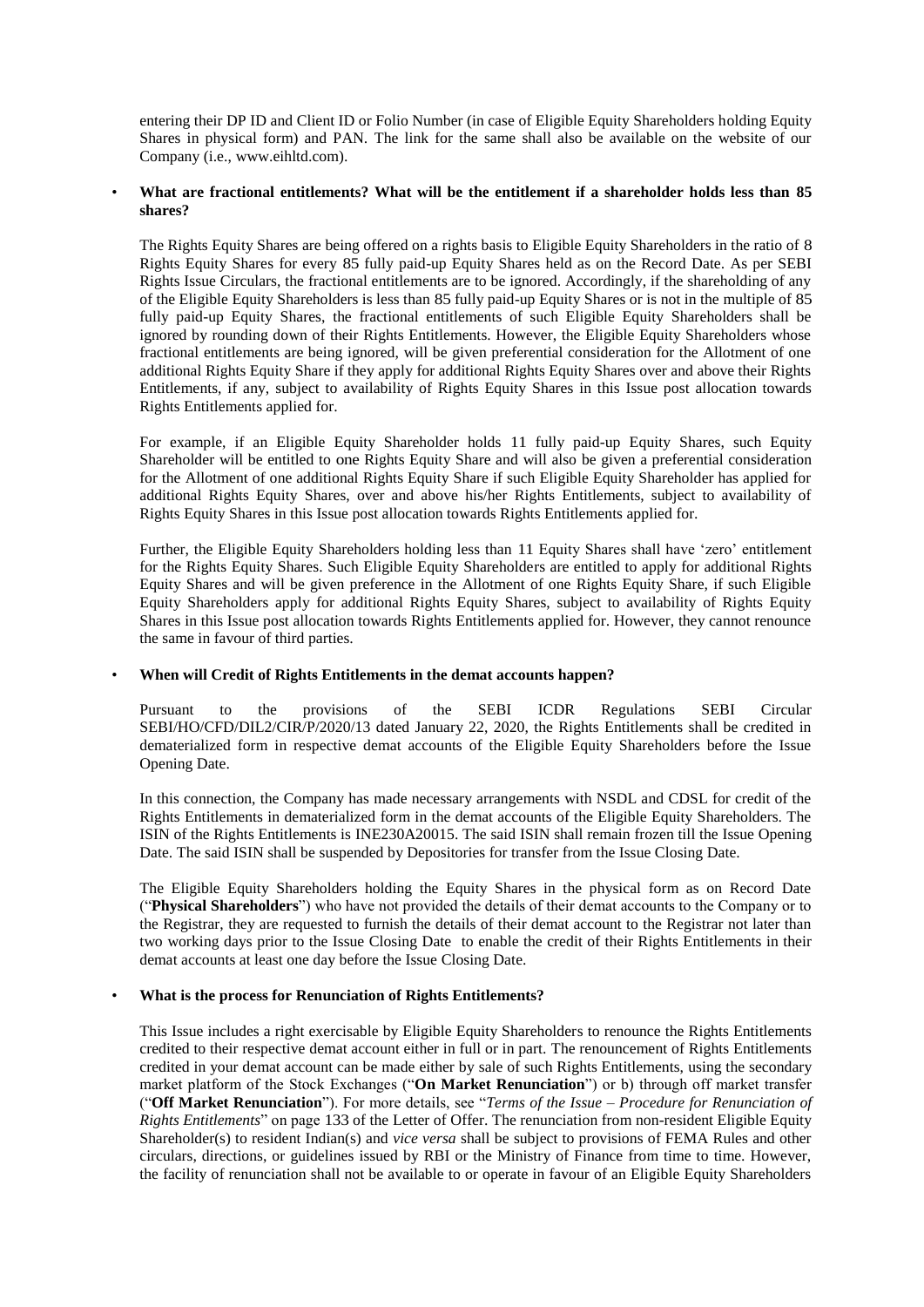being an erstwhile OCB unless the same is in compliance with the FEMA Rules and other circular, directions, or guidelines issued by RBI or the Ministry of Finance from time to time.

In accordance with SEBI circular SEBI/HO/CFD/DIL2/CIR/P/2020/78 dated May 6, 2020 read with SEBI circular SEBI/HO/CFD/DIL1/CIR/P/2020/136 dated July 24, 2020, the Eligible Equity Shareholders, who hold Equity Shares in physical form as on Record Date and who have not furnished the details of their demat account to the Registrar or our Company at least two Working Days prior to the Issue Closing Date, will not be able to renounce their Rights Entitlements.

## **a) On Market Renunciation**

The Investors holding Rights Entitlements in dematerialized form in their demat account can renounce the same by trading them over the secondary market platform of the Stock Exchanges through a registered stock broker in the same manner as the existing Equity Shares of the Company are being traded.

In this connection, in terms of provisions of the SEBI ICDR Regulations and the SEBI Rights Issue Circulars, the Rights Entitlements credited in demat accounts of the Eligible Equity Shareholders shall be admitted for trading on the Stock Exchanges under ISIN INE230A20015. The details for trading in Rights Entitlements will be as specified by the Stock Exchanges from time to time.

The Rights Entitlements are tradable in dematerialized form only. The market lot for trading of Rights Entitlements is 1 (one) Rights Entitlement.

## **The On Market Renunciation shall take place only during the Renunciation Period for On Market Renunciation, i.e., from Tuesday, September 29, 2020 to Thursday, October 8, 2020 (both days inclusive) or such other extended date as may be determined by our Board from time to time.**

The Investors holding the Rights Entitlements in their demat account who desire to sell their Rights Entitlements will have to do so through their registered stock brokers by quoting the ISIN INE230A20015 and indicating the details of the Rights Entitlements they intend to sell. The Investors can place order for sale of Rights Entitlements only to the extent of Rights Entitlements available in their demat account.

The order for trading of the Rights Entitlements can be placed during the normal trading hours of the Stock Exchanges and only during the Renunciation Period.

The On Market Renunciation can take place electronically on secondary market platform of BSE and NSE under automatic order matching mechanism and on T+2 rolling settlement basis, where T refers to the date of trading. The transactions will be settled on trade-for-trade basis. Upon execution of the order, the stock broker will issue a contract note in accordance with the requirements of the Stock Exchanges and the SEBI.

The Investors who intend to trade in the Rights Entitlements should consult their respective stock brokers for payment to them of any cost, applicable taxes, charges and expenses (including brokerage) that may be levied by the stock brokers for trading in Rights Entitlements. The Lead Manager and the Company accept no responsibility to bear or pay any cost, applicable taxes, charges and expenses (including brokerage) levied by the stock brokers, and such costs will be incurred solely by the Investors.

#### **b) Off Market Renunciation**

The Investors holding Rights Entitlements in dematerialized form in their demat account can renounce the same through off market transfer through a depository participant in the same manner as the existing Equity Shares of the Company can be transferred.

The Rights Entitlements can be transferred in dematerialized form only.

## **Eligible Equity Shareholders are requested to ensure that renunciation through off-market transfer is completed in such a manner that the Rights Entitlements are credited to the demat account of the Renouncees on or prior to the Issue Closing Date.**

The Investors holding the Rights Entitlements in their demat account who desire to transfer their Rights Entitlements will have to do so through their depository participant by issuing a delivery instruction slip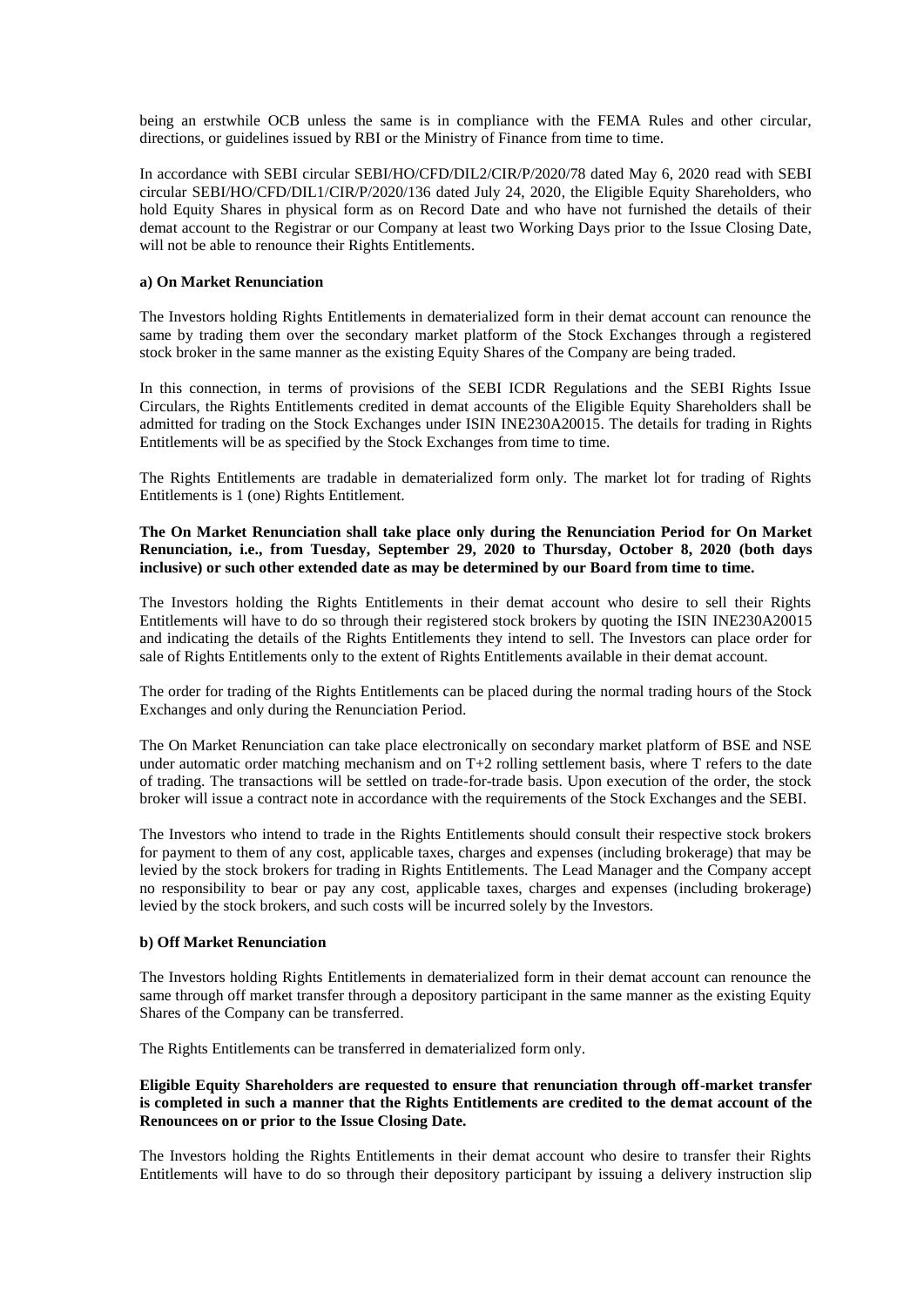quoting the ISIN INE230A20015, the details of the buyer and the details of the Rights Entitlements they intend to transfer. The buyer of the Rights Entitlements (unless he has already given a standing receipt instruction) has to issue a receipt instruction slip to his depository participant. The Investors can transfer Rights Entitlements only to the extent of Rights Entitlements available in their demat account.

The instructions for transfer of Rights Entitlements can be issued during the working hours of the depository participants and only during the Renunciation Period.

The transfer shall take on the execution date mentioned in the instruction slip and the settlement shall be carried out through depository transfer mechanism in the same manner as done for all other type of securities.

The detailed rules for transfer of Rights Entitlements through off market transfer shall be as specified by the NSDL and CDSL from time to time.

## • **What are the options available to the Eligible Equity Shareholders in the Rights Issue?**

The Rights Entitlement Letter will clearly indicate the number of Rights Entitlements that the Eligible Equity Shareholder is entitled to. If the Eligible Equity Shareholder applies for an investment in Rights Equity Shares, then such shareholder can:

- Apply for his/her Rights Entitlements in full;
- Apply for his/her Rights Entitlements in full and apply for additional Rights Equity Shares;
- Apply for his/her Rights Entitlements in part without renouncing the other part of the Rights Entitlements;
- Apply for his/her Rights Entitlements in part and renounce the other part of the Rights Entitlements; and
- Renounce his/her Rights Entitlements in full.

#### • **Can an application in the rights Issue be made using third party bank account?**

Investors can make payment only using bank account held in their own name. Please note that Applications made with payment using third party bank accounts are liable to be rejected.

#### • **Can a joint bank account be used to make applications on behalf of shareholders?**

Yes. In case of joint holders and physical Applications through ASBA process, all joint holders must sign the relevant part of the Application Form in the same order and as per the specimen signature(s) recorded with the SCSB. In case of joint Applicants, reference, if any, will be made in the first Applicant's name and all communication will be addressed to the first Applicant.

#### • **Can an application be made by cash / cheque?**

No.

## • **Can an application be made by visiting the Company, Registrar and / or the Lead Managers office?**

No.

## • **Can the broker collect the application form and submit the application?**

No.

#### • **How can an Investor understand that the Application has been successfully made?**

Investors will be provided acknowledgment / confirmation email upon successful completion of Application.

#### • **How can an Investor understand if the Rights Equity Shares have been allocated?**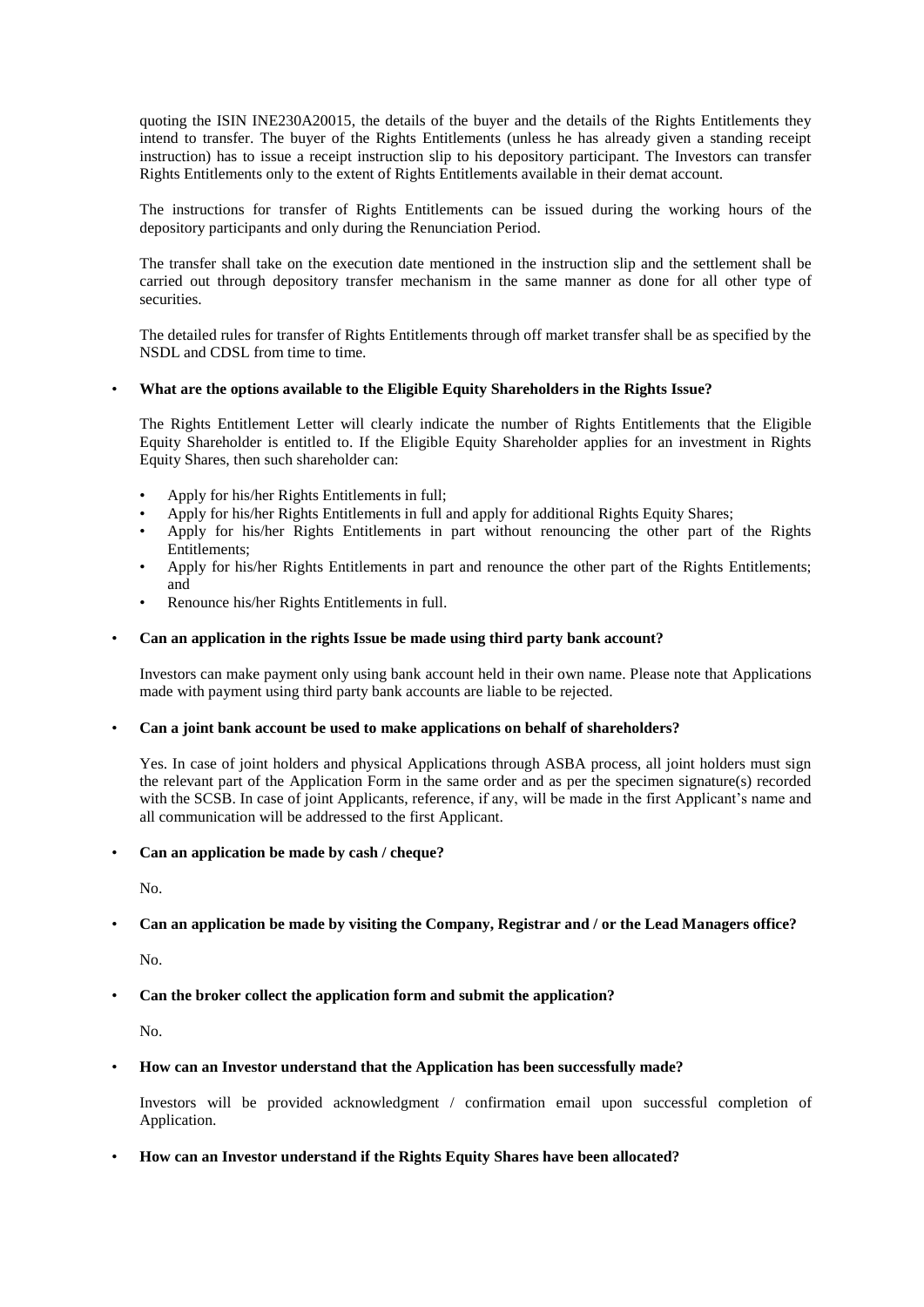The Company and/or the Registrar will email Allotment Advice to the successful investors who have been Allotted Rights Equity Shares.

#### • **How an investor can apply in the Issue?**

Pursuant to provisions of Regulation 76 of the SEBI ICDR Regulations read with the SEBI Rights Issue Circulars, all Applicants including Renouncees desiring to make an Application in this Issue are mandatorily required to use either a) the ASBA process or b) the optional mechanism instituted only for resident Investors in this Issue, i.e., R-WAP. Investors should carefully read the provisions applicable to such Applications before making their Application through ASBA or using the R-WAP. Further, R-WAP is only an additional option and not a replacement of the ASBA process. At the R-WAP, resident Investors can access and submit the online Application Form in electronic mode using the R-WAP and make online payment using their internet banking or UPI facility from their own bank account thereat.

For details on the ASBA Process and R-WAP, see *"Terms of the Issue - Procedure for Application through the ASBA process"* and *"Terms of the Issue - Procedure for Application through the R-WAP"* on pages 131 and 132, respectively of the Letter of Offer.

#### • **What is the application process to be followed if Investor is unable to make application using ASBA**

In accordance with SEBI circular SEBI/HO/CFD/DIL2/CIR/P/2020/78 dated May 6, 2020 read with SEBI circular SEBI/HO/CFD/DIL1/CIR/P/2020/136 dated July 24, 2020, **a separate web based application platform, i.e., the R-WAP facility (accessible at** [https://rights.kfintech.com](https://rights.kfintech.com/)**), has been instituted for making an Application in the Issue by resident Investors.** Further, the R-WAP is only an additional option and not a replacement of the ASBA process. This platform is instituted only for resident Investors, in the event such Investors are not able to utilize the ASBA facility for making an Application despite their best efforts On this facility, the resident Investors can access and fill the Application Form in electronic mode and make online payment using the internet banking or UPI facility from their own bank account thereat.

### • **What is the procedure for making plain paper application and where can the plain paper application be submitted?**

An Eligible Equity Shareholder who is eligible to apply under the ASBA process may make an Application to subscribe to this Issue on plain paper in case of non-receipt of Application Form. An Eligible Equity Shareholder shall submit the plain paper Application to the Designated Branch of the SCSB for authorising such SCSB to block Application Money in the said bank account maintained with the same SCSB. Applications on plain paper will not be accepted from any address outside India. Application on plain paper cannot be submitted through R-WAP.

Please note that the Eligible Equity Shareholders who are making the Application on plain paper shall not be entitled to renounce their Rights Entitlements and should not utilize the Application Form for any purpose including renunciation even if it is received subsequently.

## • **What is the process of Application by the Physical Shareholders?**

**In accordance with Regulation 77A of the SEBI ICDR Regulations read with the SEBI Rights Issue Circulars, the credit of Rights Entitlements and Allotment of Rights Equity Shares shall be made in dematerialized form only. Accordingly, all Physical Shareholders of the Company desirous of subscribing to the Issue are advised to furnish the details of their demat account to the Registrar at least two Working Days prior to the Issue Closing Date to enable the credit of their Rights Entitlements in their respective demat accounts at least one day before the Issue Closing Date.**

In accordance with the SEBI circular SEBI/HO/CFD/DIL2/CIR/P/2020/78 dated May 6, 2020 read with SEBI circular SEBI/HO/CFD/DIL1/CIR/P/2020/136 dated July 24, 2020, the Eligible Equity Shareholders, who hold Equity Shares in physical form as on Record Date and who have not furnished the details of their demat account to the Registrar at least two Working Days prior to the Issue Closing Date, desirous of subscribing to Rights Equity Shares **may also apply** in this Issue during the Issue Period. Application by such Eligible Equity Shareholders is subject to following conditions: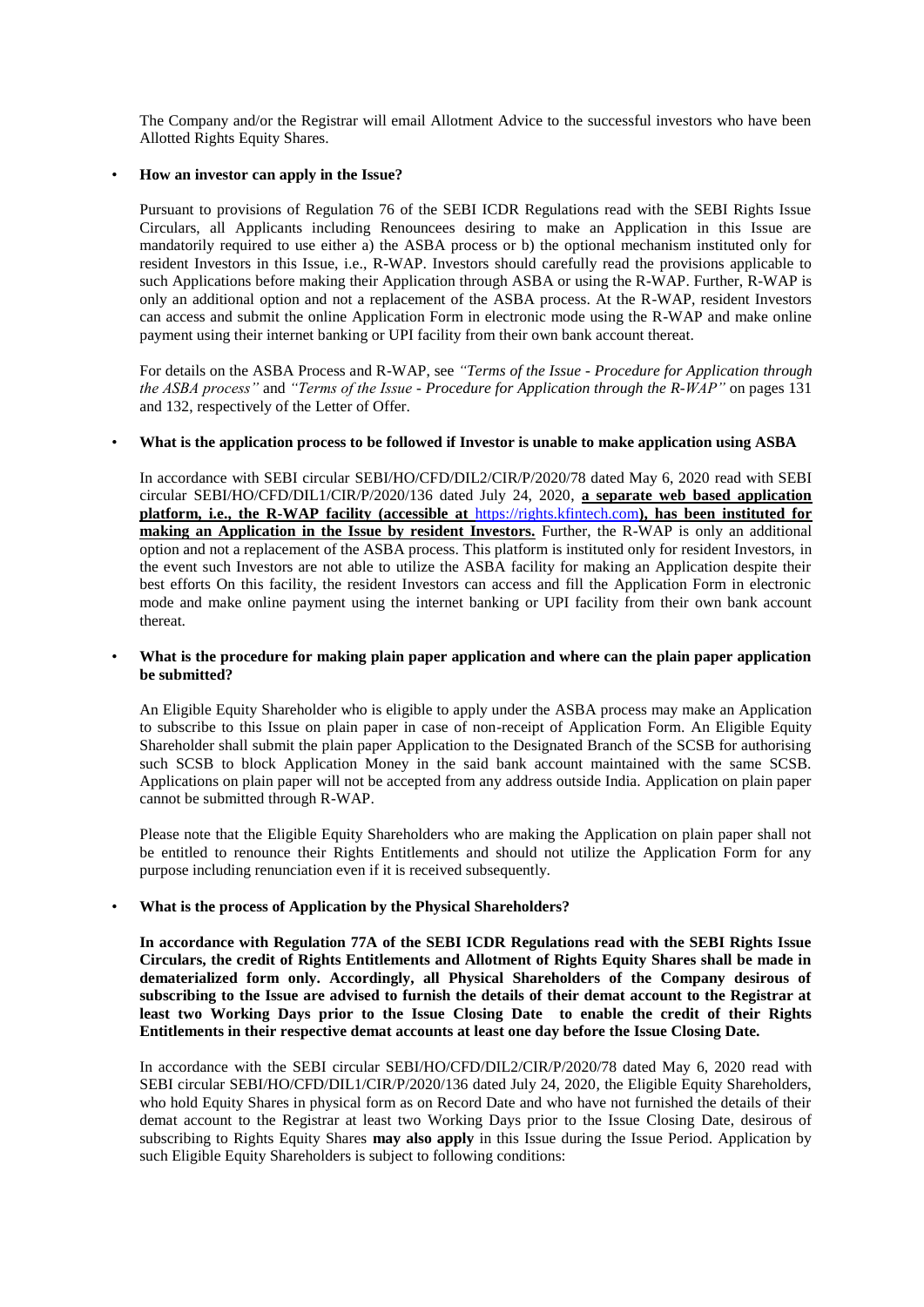- the Eligible Equity Shareholders apply only through R-WAP;
- the Eligible Equity Shareholders are residents;
- the Eligible Equity Shareholders are not making payment from non-resident account;
- the Eligible Equity Shareholders shall not be able to renounce their Rights Entitlements; and
- the Eligible Equity Shareholders shall receive Rights Equity Shares, in respect of their Application, only in demat mode.

Accordingly, such resident Eligible Equity Shareholders are required to, within 6 (six) months from the Allotment Date, send a communication to our Company or the Registrar containing the name(s), Indian address, email address, contact details and the details of their demat account along with copy of self-attested PAN and self-attested client master sheet of their demat account either by post, speed post, courier, electronic mail or hand delivery, to enable process of credit of Rights Equity Shares in such demat account.

Prior to the Issue Opening Date, the Rights Entitlements of those resident Eligible Equity Shareholders, among others, who hold Equity Shares in physical form, and whose demat account details are not available with our Company or the Registrar, shall be credited in a demat suspense escrow account opened by our Company.

To update respective email addresses/ mobile numbers in records maintained by the Registrar or our Company, Eligible Equity Shareholders should visit [https://rights.kfintech.com](https://rights.kfintech.com/).

## **Procedure for Application by the Physical Shareholders who submits the Demat details in timely manner**

The Physical Shareholders who hold Equity Shares in physical form as on Record Date and who have opened their demat accounts after the Record Date, shall adhere to following procedure for participating in this Issue–

- The Physical Shareholders shall send a letter to the Registrar containing the name(s), address, email Id, contact no. and the details of their demat account along with copy of self-certified PAN and selfcertified client mater sheet of their demat account either by post, speed post, courier, electronic mail or hand delivery so as to reach to the Registrar not later than two working days prior to the Issue Closing Date. The Physical Shareholders holding Equity Shares in joint names must note that the details demat account furnished to the Registrar must have the names of joint holders in the same order in which the Equity Shares in physical form are held by them as on the Record Date. The Physical Shareholders are encouraged to send the details by email due to restrictions imposed due to current pandemic COVID-19;
- The Registrar shall, after verifying the details of demat accounts, transfer the Rights Entitlements of the Physical Shareholders in their demat accounts at least one day before the Issue Closing Date; and
- The remaining procedure for Application shall be same as set out in "*Terms of the Issue - Application on Plain Paper under ASBA process*" beginning on page 134 of the Letter of Offer.

## • **What is the process to be followed by a shareholder holding shares in a physical form, for understanding their Rights Entitlements details?**

Eligible Equity Shareholders can obtain the details of their respective Rights Entitlements from the website of the Registrar (i.e., [https://rights.kfintech.com](https://rights.kfintech.com/)) by entering their Folio Number and PAN.

#### • **Can shareholders holding Equity Shares in a physical form renounce their Rights Entitlement?**

In accordance with SEBI circular SEBI/HO/CFD/DIL2/CIR/P/2020/78 dated May 6, 2020, read with SEBI circular SEBI/HO/CFD/DIL1/CIR/P/2020/136 dated July 24, 2020, the Eligible Equity Shareholders, who hold Equity Shares in physical form as on Record Date and who have not furnished the details of their demat account to the Registrar or the Company at least two Working Days prior to the Issue Closing Date, will not be able to renounce their Rights Entitlements.

• **Will share certificates be provided to shareholder holding Equity Shares in a physical form if demat account is not provided?**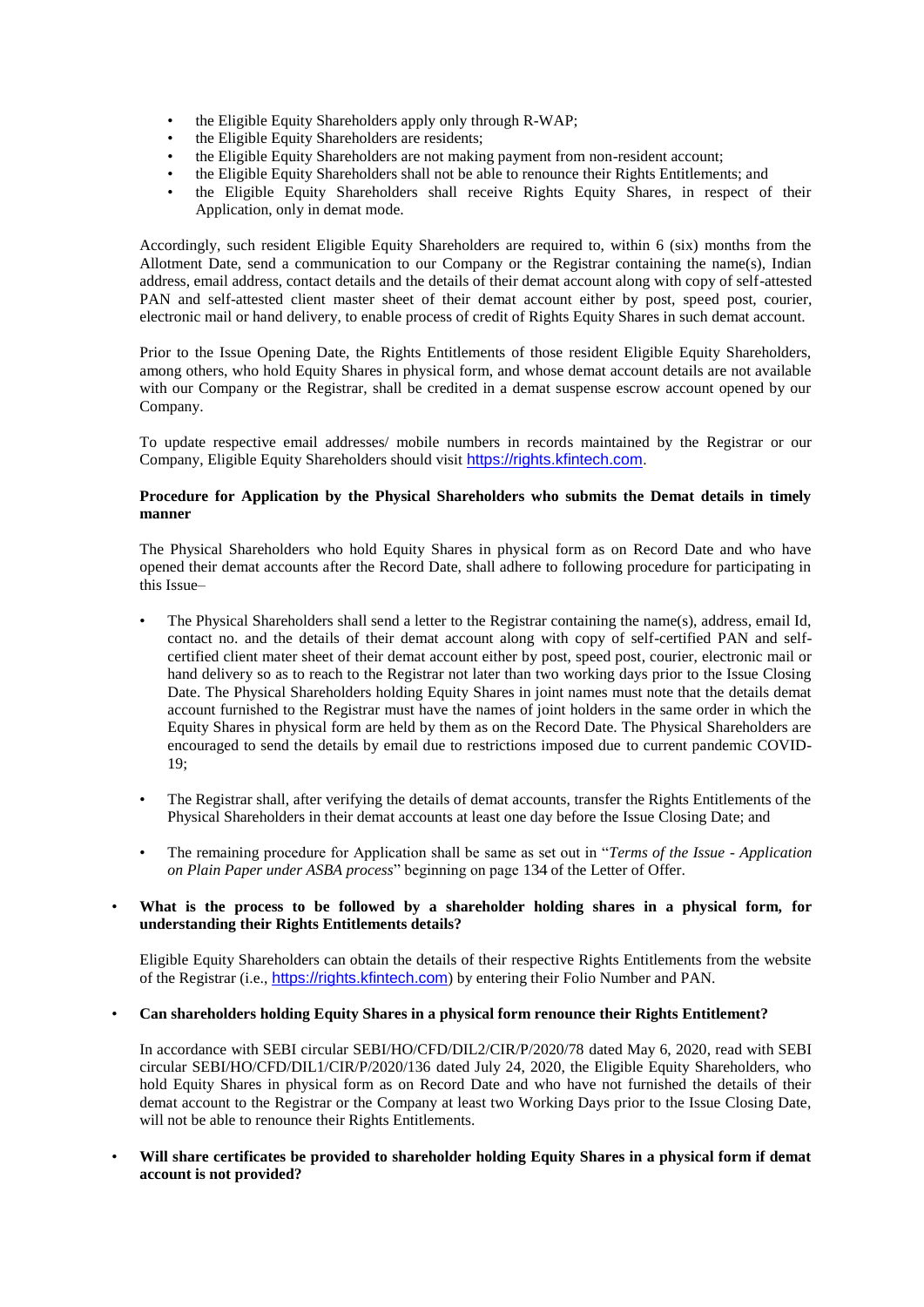No, share certificates will not be provided to shareholder holding Equity Shares in a physical form.

#### • **Why will physical share certificates not be issued to successful Allottees in Rights Issue?**

In accordance with Regulation 77A of the SEBI ICDR Regulations read with the SEBI Rights Issue Circulars, the credit of Rights Entitlements and Allotment of Rights Equity Shares shall be made in dematerialised form only.

• **What is the process for the physical shareholders who have been allotted shares in the rights Issue for getting the Rights Equity Shares in demat account post allotment?**

In case of Allotment to resident Eligible Equity Shareholders who hold Equity Shares in physical form as on Record Date, have paid the Application Money and have not provided the details of their demat account to the Registrar or our Company at least two Working Days prior to the Issue Closing Date, the following procedure shall be adhered to:

- the Registrar shall send Allotment advice and credit the Rights Equity Shares to a demat suspense account opened by our Company;
- within 6 (six) months from the Allotment Date, such Eligible Equity Shareholders shall be required to send a communication to our Company or the Registrar containing the name(s), Indian address, email address, contact details and the details of their demat account along with copy of self-attested PAN and self-attested client master sheet of their demat account either by post, speed post, courier, electronic mail or hand delivery;
- Our Company (with the assistance of the Registrar) shall, after verification of the details of such demat account by the Registrar, transfer the Rights Equity Shares from the demat suspense account to the demat accounts of such Eligible Equity Shareholders;
- In case of non-receipt of details of demat account as per (b) above, our Company shall conduct a sale of such Rights Equity Shares lying in the demat suspense account on the floor of the Stock Exchanges at the prevailing market price and remit the proceeds of such sale (net of brokerage, applicable taxes and administrative and incidental charges) to the bank account mentioned by the resident Eligible Equity Shareholders in their respective Application Forms and from which the payment for Application Money was made. In case such bank accounts cannot be identified due to any reason or bounce back from such account, our Company may use payment mechanisms such as cheques, demand drafts, etc. to such Eligible Equity Shareholders to remit such proceeds. Such Rights Equity Shares may be sold over such period of time as may be required, depending on liquidity and other market conditions on the floor of the Stock Exchanges after the expiry of the period mentioned under (b) above. Therefore, such proceeds (net of brokerage, applicable taxes and administrative and incidental charges) by way of sale of such Rights Equity Shares may be higher or lower than the Application Money paid by such Eligible Equity Shareholders. For this purpose, the Company may also take steps such as allowing a trust to dispose such Rights Equity Shares and distribute the proceeds or undertake any other related action as considered appropriate by the Company;
- Our Company shall send reminder notices seeking the requisite details of demat account prior to expiry of time period under (b) above, in due course, to such resident Eligible Equity Shareholders who have not provided the requisite details. After expiry of time period under (b) above, our Company or the Registrar shall not accept any requests by such Eligible Equity Shareholders for updation of details of demat account under any circumstances, including in case of failure to sell such Rights Equity Shares;
- After the consummation of the sale of Rights Equity Shares on the floor of the Stock Exchanges, our Company shall send an intimation to the respective Eligible Equity Shareholders, giving details of such sale, including the sale price and break-up of net brokerage, taxes and administrative and incidental charges;
- If at the time of transfer of sale proceeds for default cases, the bank account from which Application Money was received is closed or non-operational, such sale proceeds will be transferred to IEPF in accordance with practice on Equity Shares and as per applicable law; and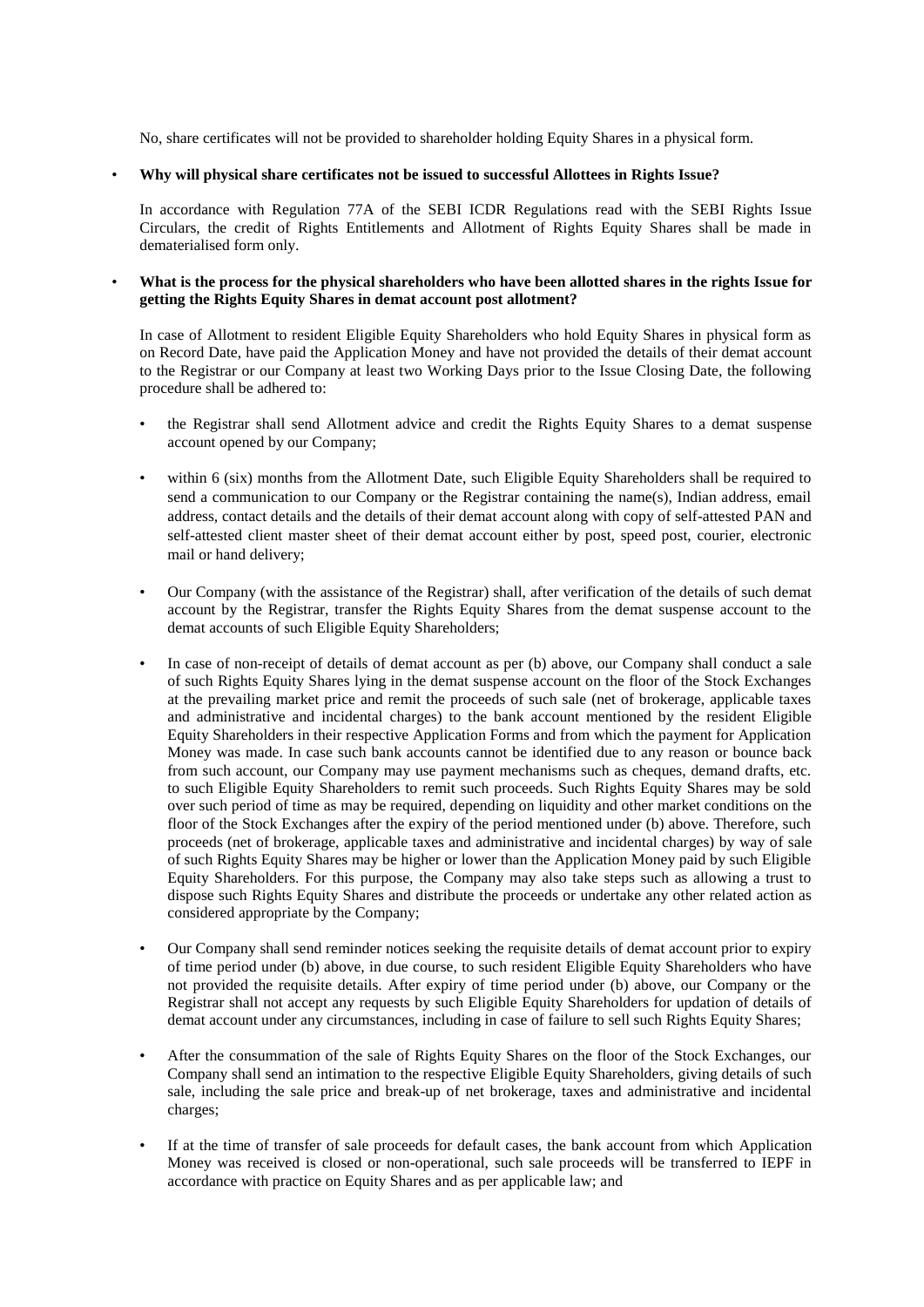• In case the details of demat account provided by the Eligible Equity Shareholders are not of his/ her own demat account, the Rights Equity Shares shall be subject to sale process specified under (d) above.

## • **How much time will it take to get the Rights Equity Shares credited in demat account for those investors who have not provided their demat account details during issue period?**

The Company (with the assistance of the Registrar) shall, after verification of the details of demat account by the Registrar, within reasonable time initiate the process of transfer of the Rights Equity Shares from the demat suspense account to the demat accounts of such Eligible Equity Shareholders.

## • **What is the last date for providing the demat account details for getting the Rights Equity Shares Allotted in the Issue in such demat account?**

Within 6 (six) months from the Allotment Date, Eligible Equity Shareholders shall be required to send a communication to the Company or the Registrar containing the name(s), Indian address, email address, contact details and the details of their demat account along with copy of self-attested PAN and self-attested client master sheet of their demat account either by post, speed post, courier, electronic mail or hand delivery for getting the Rights Equity Shares Allotted in the Issue in demat account.

## • **Can shareholders holding Equity Shares in physical form apply through ASBA?**

No, shareholders holding Equity Shares in physical form, cannot apply through ASBA.

## • **Can shareholders holding Equity Shares in physical form apply through plain paper application through ASBA?**

No, shareholders holding Equity Shares in physical form are required to submit their Applications only through the R- WAP platform.

## • **What is the process to be followed by a shareholder holding Equity Shares in demat form to make an application in rights Issue?**

In accordance with Regulation 76 of the SEBI ICDR Regulations, SEBI Rights Issue Circulars and ASBA Circulars, all Investors desiring to make an Application in the Issue are mandatorily required to use either the ASBA process or the optional mechanism instituted only for resident Investors in the Issue, i.e., R-WAP, in the event the Investors are not able to utilize the ASBA facility for making an Application despite their best efforts). Investors should carefully read the provisions applicable to such Applications before making their Application through ASBA or using the R-WAP.

## What is the process of making an application through R-WAP platform by resident shareholder **holding Equity Shares in demat form?**

Resident Investors, making an Application through R-WAP, shall make online payment using internet banking or UPI facility. Prior to making an Application, such Investors should enable the internet banking or UPI facility of their respective bank accounts and such Investors should ensure that the respective bank accounts have sufficient funds. Our Company, the Registrar and the Lead Manager shall not be responsible if the Application is not successfully submitted or rejected during Basis of Allotment on account of failure to be in compliance with the same. R-WAP facility will be operational from the Issue Opening Date (i.e., from 9.00 am (IST) from September 29, 2020).

Set out below is the procedure followed using the R-WAP:

- Resident Investors should visit R-WAP (accessible at [https://rights.kfintech.com](https://rights.kfintech.com/)) and fill the online Application Form available on R-WAP in electronic mode. Please ensure to provide correct DP ID, Client ID, Folio number (only for resident Eligible Equity Shareholders, who hold Equity Shares in physical form as on Record Date), PAN details and all other details sought for while submitting the online Application Form.
- Non-resident Investors are not eligible to apply in the Issue through R-WAP.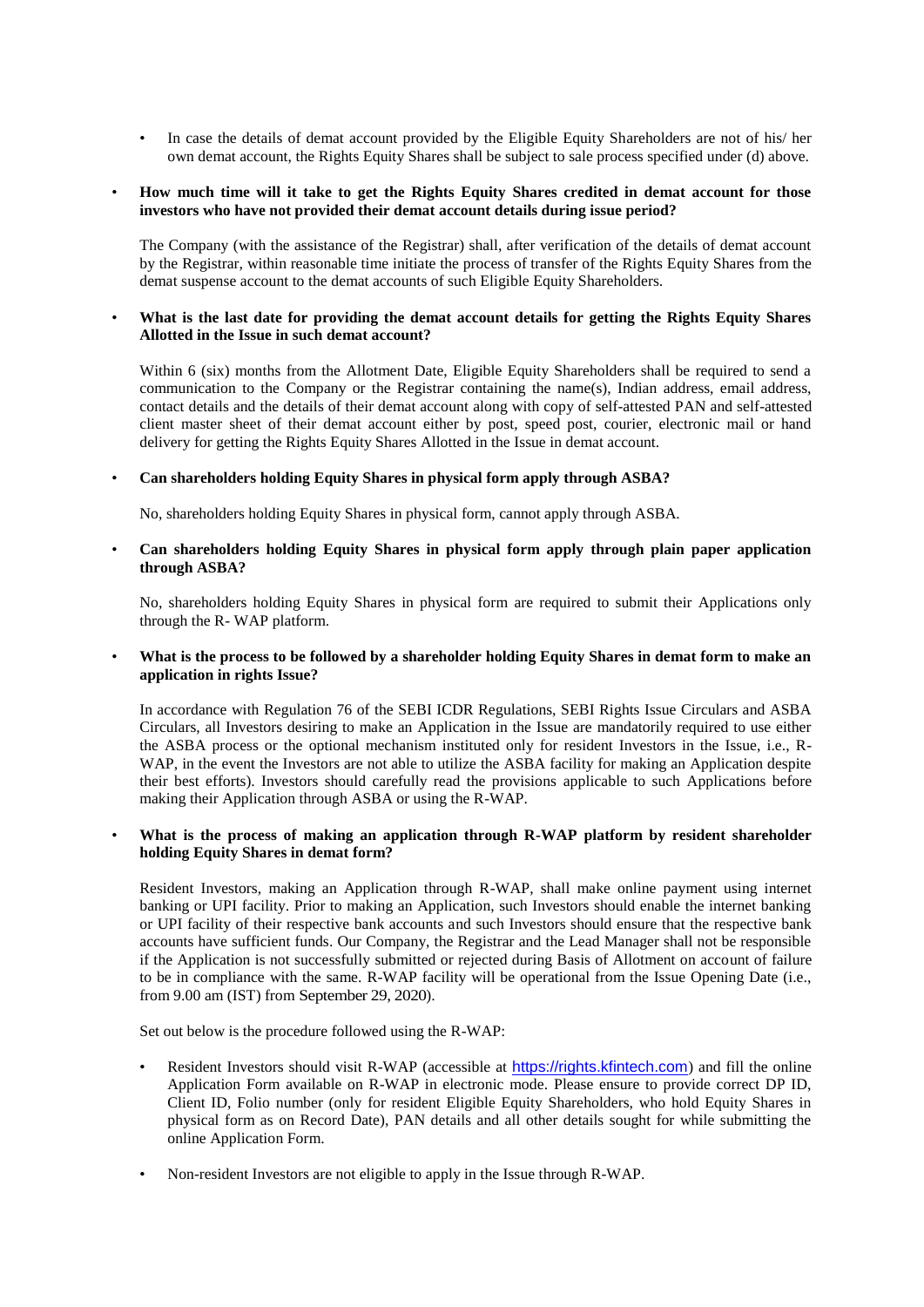- The Investors should ensure that Application process is verified through the email / mobile number. Post due verification, the Investors can obtain details of their respective Rights Entitlements and apply in the Issue by filling-up the Application Form which, among others, will require details of total number of Rights Equity Shares to be applied for. Please note that the Application Money will be determined based on number of Rights Equity Shares applied for.
- The Investors who are Renouncees should select the category of 'Renouncee' at the application page of R-WAP and provide DP ID, Client ID, PAN and other required demographic details for validation. The Renouncees shall also be required to provide the required Application details, such as total number of Rights Equity Shares to be applied for.
- Prior to making an Application, the Investors should enable the internet banking or UPI facility of their respective bank accounts and the Investors should ensure that the respective bank accounts have sufficient funds. If the funds available in the bank account are less than total amount payable on submission of online Application Form, such Application shall be rejected. Please note that R-WAP is a non-cash mode mechanism in accordance with the SEBI circular bearing reference number SEBI/HO/CFD/DIL2/CIR/P/2020/78 dated May 6, 2020 read with SEBI circular SEBI/HO/CFD/DIL1/CIR/P/2020/136 dated July 24, 2020.
- The Investors shall make online payment using internet banking or UPI facility from their own bank account only. Such Application Money will be adjusted for either Allotment or refund. **Applications made using payment from third party bank accounts are liable for rejection**.
- Verification in respect of Application through Investors' own bank account, shall be done through the latest beneficial position data of our Company containing Investor's bank account details, beneficiary account details provided to the depository, penny drop, cancelled cheque for joint holder verification and such other industry accepted and tested methods for online payment.
- The Application Money collected through Applications made on the R-WAP will be credited to the Escrow Account, opened by our Company with the Escrow Collection Bank.

#### • **Whether Non-resident investor can apply in the Issue through R-WAP?**

No.

## • **Is there any restriction on total investment amount / Rights Equity Shares?**

Investors are required to ensure that the number of Rights Equity Shares applied for by them do not exceed the investment limits or maximum number of Equity Shares that can be held by them prescribed under the applicable law. Do not apply if you are ineligible to participate in this Issue under the securities laws applicable to your jurisdiction. Any person who makes an application to acquire Rights Entitlements and the Rights Equity Shares offered in the Issue will be deemed to have declared, represented, warranted and agreed that such person is authorized to acquire the Rights Entitlements and the Rights Equity Shares in accordance with the legal requirements applicable in such person's jurisdiction and India, without requirement for the Company or its affiliates and the Lead Managers or their respective affiliates to make any filing or registration (other than in India).

## • **What will be the treatment of Multiple Applications?**

# **The Investors shall submit only one Application Form for the Rights Entitlements available in a particular demat account.**

In case where multiple Applications are made using same demat account, such Applications shall be liable to be rejected. However, supplementary applications in relation to further Rights Equity Shares with/without using additional Rights Entitlements will not be treated as multiple application. Similarly, a separate Application can be made against Equity Shares held in dematerialized form and Equity Shares held in physical form, and such Applications shall not be treated as multiple applications. A separate Application can be made in respect of each scheme of a mutual fund registered with SEBI and such Applications shall